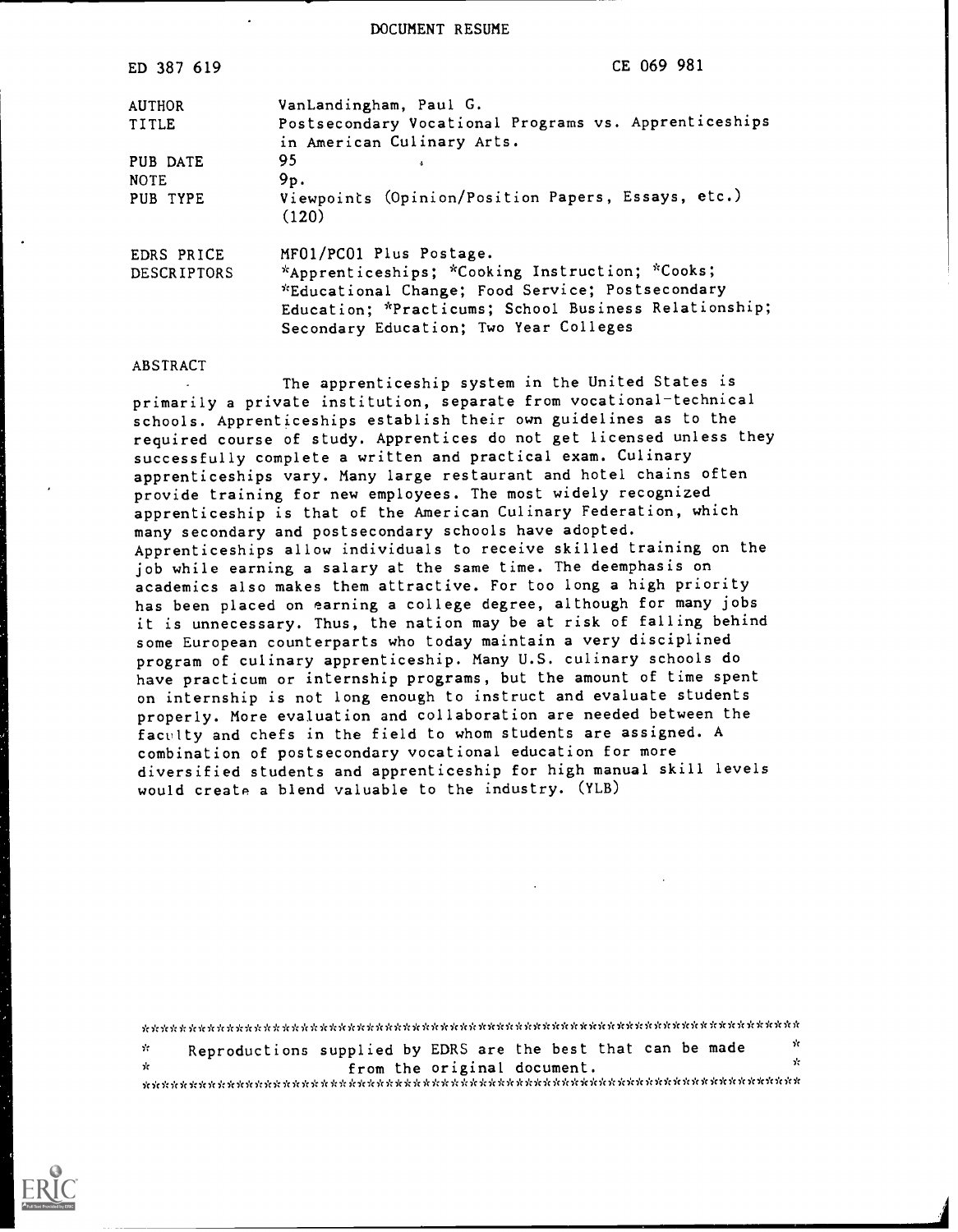$\infty$  and  $\infty$ 

## POSTSECONDARY VOCATIONAL PROGRAMS VS APPRENTICESHIPS

## IN AMERICAN CULINARY ARTS

S DEPARTMENT OF EDUCATION E CATIONAL RESOURCES INFORMATION CENTER IERICi C/ This document has been reproduced as<br>V : tecewed Irony the person or organization

 $\square$  Minor cnanges have been made to improve reproduction quality.

Points of view or opinions stated in this:<br>document do not necessarily represent<br>official OEREposition or policy

by

"PERMISSION TO REPRODUCE THIS MATERIAL HAS BEEN GRANTED BY İ

 $\sqrt{1-a}$  and refer

TO THE EDUCATIONAL RESOURCES INFORMATION CENTER (ERIC)

Paul G. VanLandingham, Ed.D., FMP, CFBE, CEC, CCE Professor Johnson & Wales University College of Culinary Arts 1 Washington, Ave. Providence, Rhode Island 02905

BEST COPY AVAILABLE

ار.<br>م 590  $\overline{C}$  $\vee$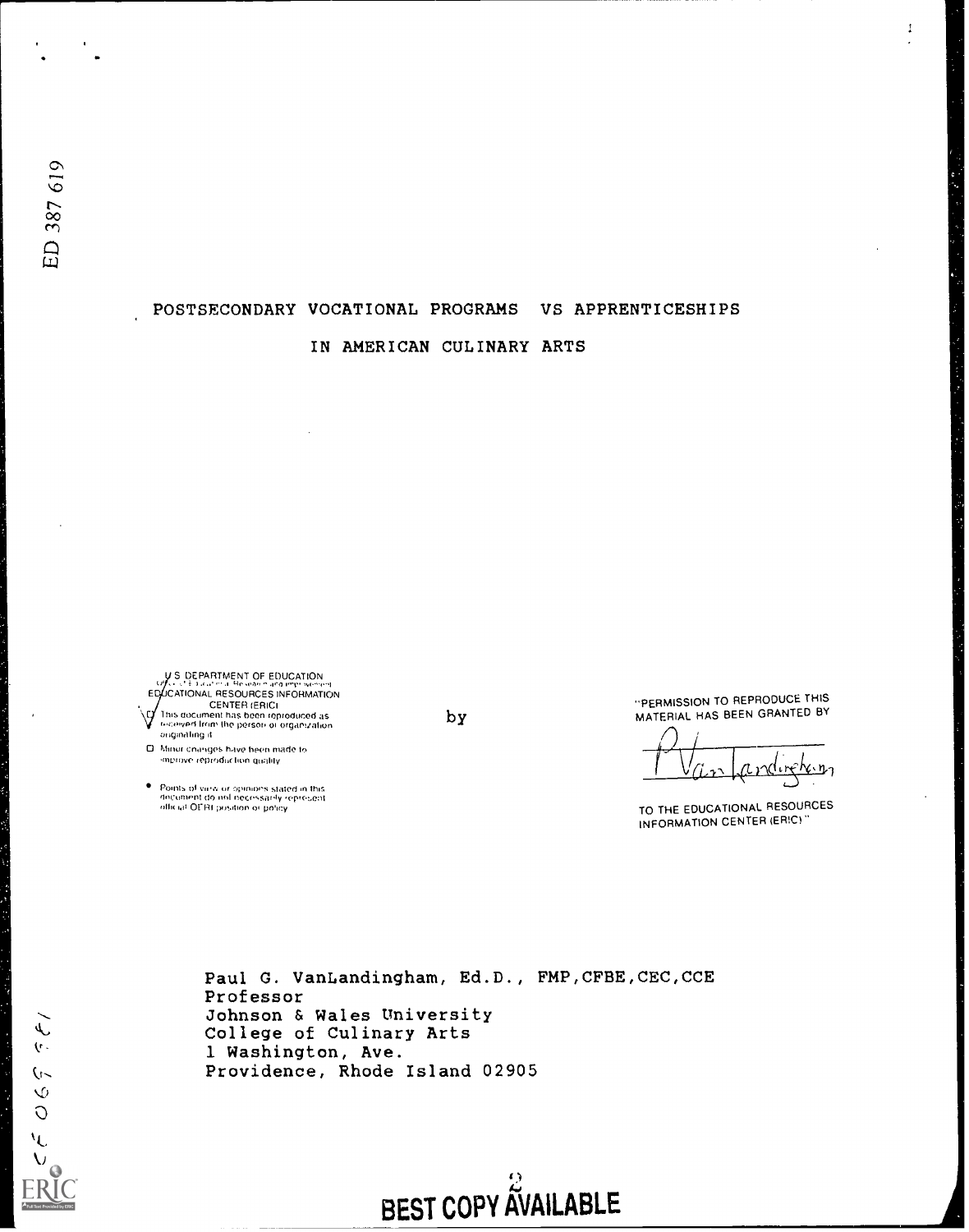It was not until Catherine de Medici arrived in France in 1533, bringing with her private chefs, did the French cuisine that we know today have its start. The result of other aristocrats wanting to duplicate foods tasted at the royal banquets created a need for more trained culinary personnel. As time past a more sophisticated method of training had its beginning. This is what we would refer to today as the modern apprenticeship.

 $\mathbf{T}$  and  $\mathbf{T}$ 

Although cookery began with man's harnessing fire, it was not until the middle ages that it began to become a refined art. Varenne, trained in the French court, was the first to develop what we know today as French Cuisine. It was during this period of time in Europe, that craft guilds began to set up what is known today as apprenticeships.

Apprenticeship, Funk and Wagnalls describes, "is a system of learning the skills of a craft by working with experts in the field for a set period of time." In the early days of apprenticeships students were indentured for long periods of time, working under a master craftsman. Most of the apprentices were 14 years of age or younger. By comparison, today most begin training between the ages of 18 and 24.

The first legislation in this country promoting apprenticeships was in Wisconsin in 1911. It was in 1937 that the National Apprentice-ship Law was passed. The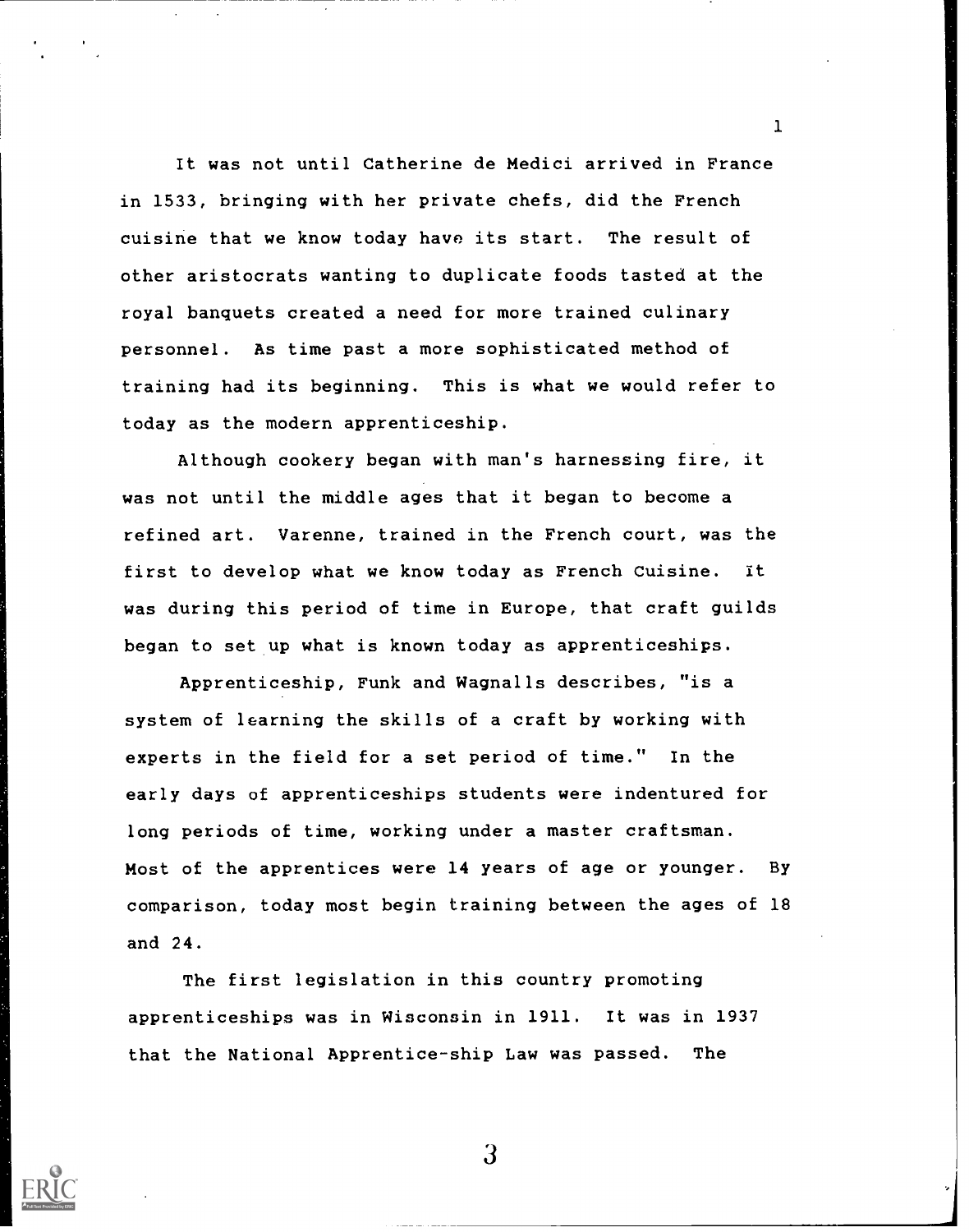purpose of this law was "to promote the furtherance of labor standards of apprenticeship ...to extend the application of such standards by encouraging the inclusion thereof of contracts of apprenticeships, to bring together employers and labor for the formulation of programs of apprenticeships to cooperate with state agencies for the formulation of standards of apprenticeship." The apprenticeship system in this country in present times is primarily a private institution. The majority of the apprenticeship sponsors remain quite committed to remaining entirely private and separate from vocational technical schools. Today these sponsors are comprised of trade unions, corporations, and professional groups. The role of the sponsor is as follows: "funding, designing, administering, and registering the training program". Various apprenticeships establish their own guidelines as to the course of study requited.

2

Many of our training programs today have become very sophisticated. It has also been found to be a very effective teaching method. When an apprentice is given a work assignment, he/she has to think out a problem and then perform the manual task. These apprentices also do not get licensed unless they successfully complete a written and practical exam. The result of this is that all licensed craftsman whether they be plumber, electrician, machinist, etc. should have a basic competency which insures the perpetuation of quality craftsman.



 $\mathcal{A}$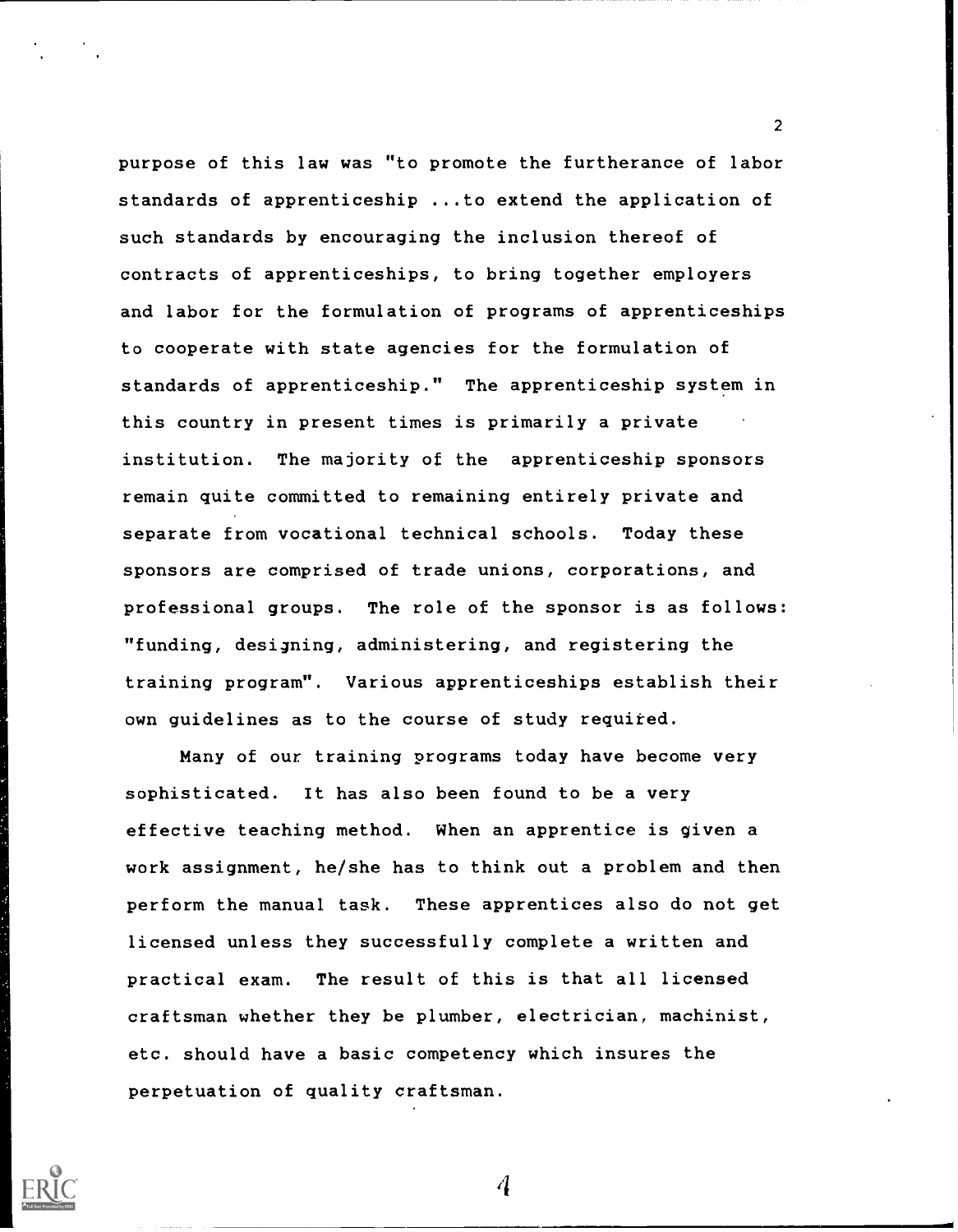Culinary apprenticeships vary somewhat in America today. Many of our large restaurant and hotel chains often provide training for new employees. For chefs this includes a two year program learning all phases of the operation, as prescribed by corporate heads.

3

The most widely recognized apprenticeship is that of The American Culinary Federation. This program as described in the Apprenticeship Operation Manual of the American Culinary Federation, is a 6000 hour work commitment. Recognized throughout the food industry, this program is also endorsed by the U.S. Department of Labor, who awards a certificate to the apprentice upon successful completion of the program. However, this type of training is not mandatory in the foodservice industry.

There has always been a need to provide man with some type of skills. Americans today more so than other parts of the world put an extremely high value on a college degree. The attainment of a degree in a specific skill does not always guarantee that an employer will hire a graduate that can demonstrate total mastery of his/her trade. With the rising cost today of tuition, college education may become an unattainable luxury for many. Yet, our need to find employment will not change. A viable alternative to this would be an apprenticeship program. This allows individuals to receive skilled training on the job while at the same time earning a salary.



 $\ddot{5}$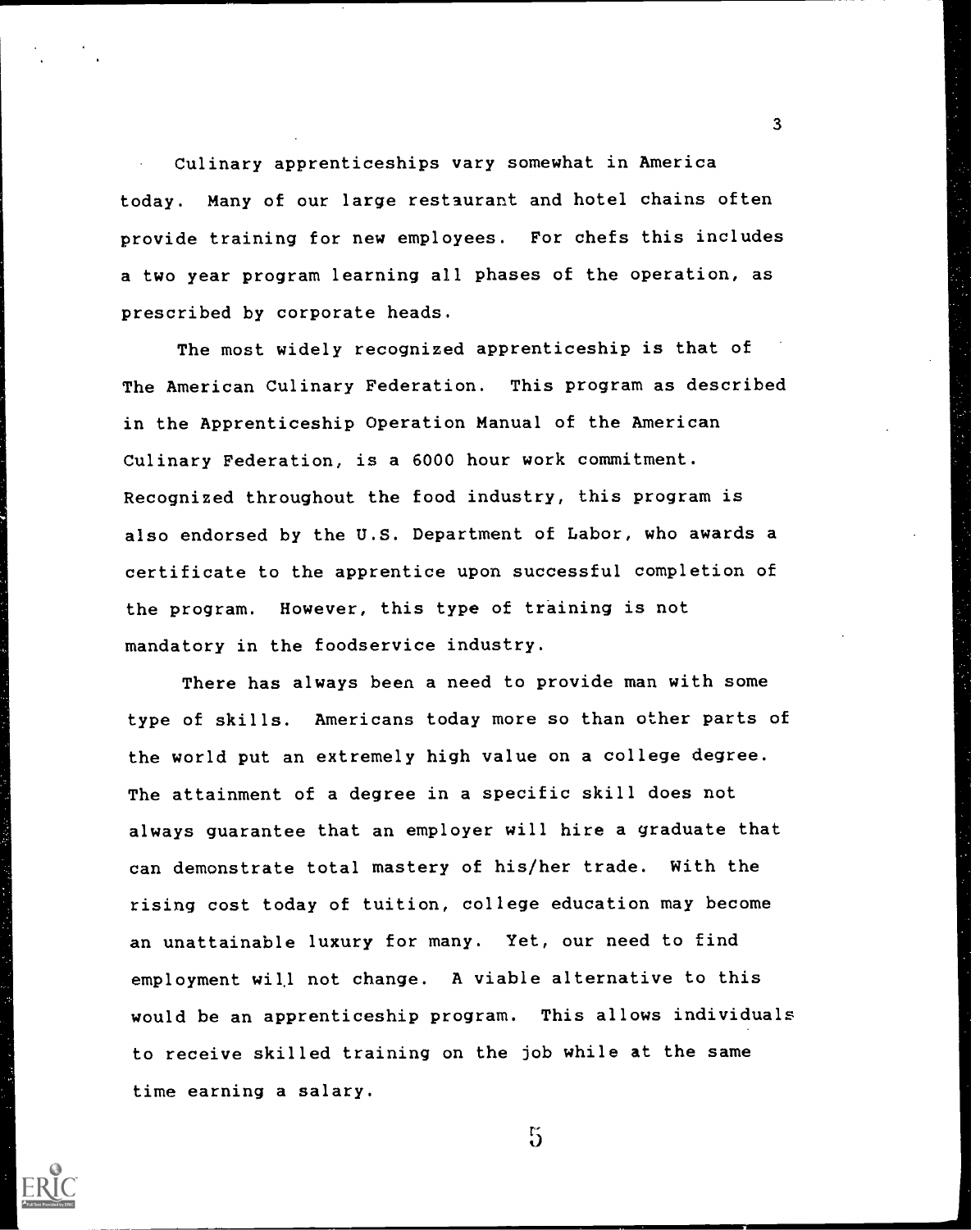Another strong point which makes apprenticeships attractive is the de-emphasis on heavy academics. Many students do not like to be in a classroom but do very well in areas which concentrate more on practical, hands on application rather than theory. At the same time, valuable job experience is being gained and if successful, may lead to a permanent position upon completion of the program.

4

So well structured is the program devised by the American Culinary Federation, that it has been adopted by many vocational secondary and post-secondary technical schools. Graduates from this program are also recognized and respected. The ACF Apprentice is highly regarded throughout the industry. The only downside to an apprenticeship program is that if the student only trains at one property then they do not receive the exposure that they may receive at a large culinary school such as Johnson and Wales University, The Culinary Institute of America, The New England Culinary Institute, The California Culinary Academy and many more.

In evaluating the educational programs tor culinary professionals, as opposed to apprenticeships, we may be failing by allowing students to graduate from programs without high levels of proficiency. Many students arrive at the job sought with little or no idea of how to perform many rudimentary tasks. We have for too long placed a high priority on earning a college degree, and for many jobs it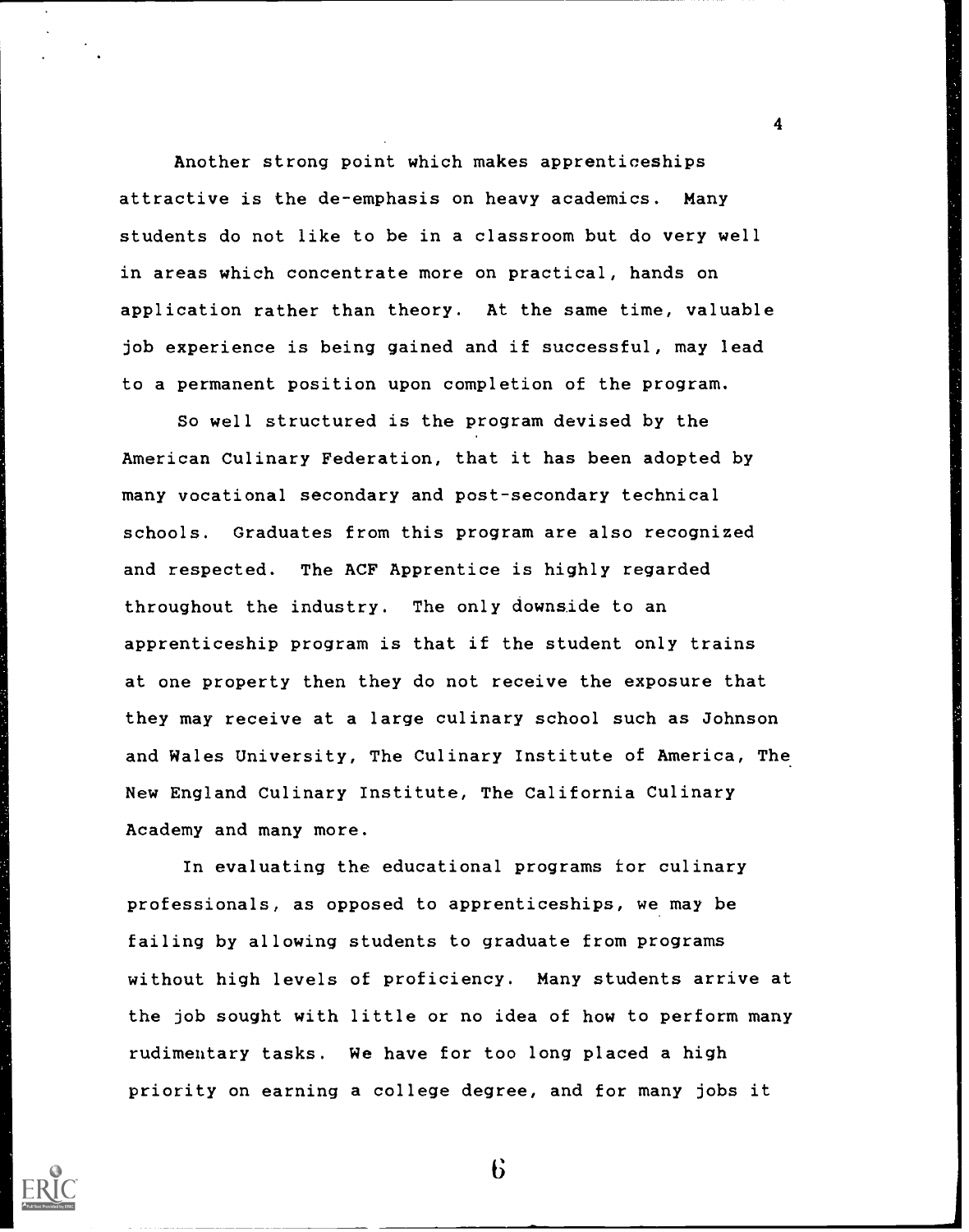is unnecessary and nothing more than a status symbol. For this reason we may be at risk of falling behind some of our European counterparts who today maintain a very disciplined program of culinary apprenticeship. The German apprenticeship system is still one of the finest apprenticeship programs in the world today.

5

Many of the above mentioned culinary schools do however have practicum or internship programs. My experience having worked with these students is that the amount of time spent on internship is not long enough to properly instruct and evaluate these students. Also, there needs to be far much more evaluation and collaboration between the school faculty and the chefs in the field to whom these students are assigned. Perhaps two years of culinary education are not enough to develop the skills that are demanded by industry today. Johnson & Wales University in Providence, Rhode Island has just graduated its first students from their four year culinary arts program. Only time will tell what impact this program will have on these students.

Lastly, with funding becoming more difficult for vocational programs, thought should also be given to providing only the basics in vocational education. This would leave the more technical aspects up to industry. This would allow employers the ability to train their own people in the style best suited for their needs. When comparing apprenticeships to post-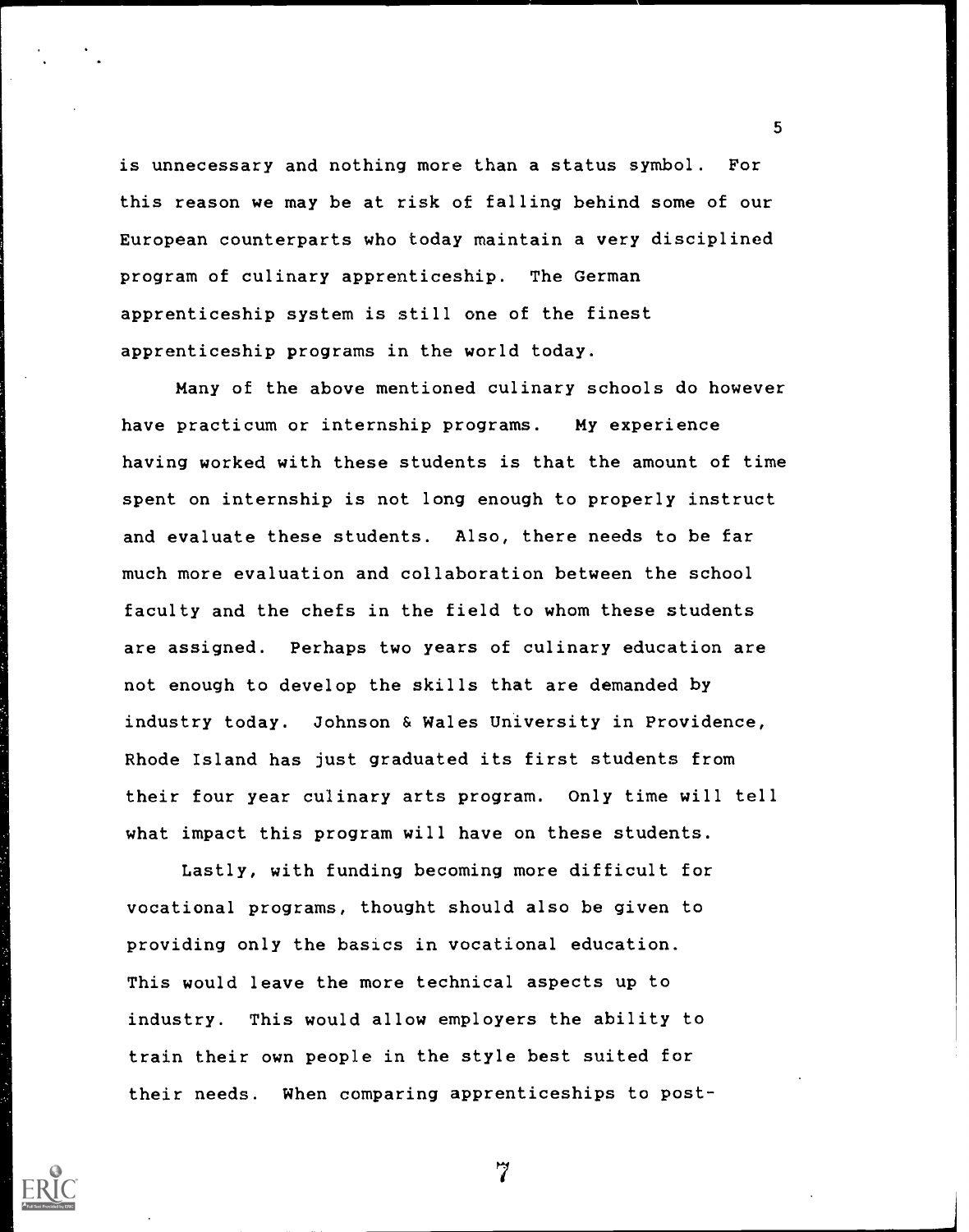secondary vocational programs, we often find the apprentice with higher manual skill levels. The postsecondary student, however, is found to be much more diversified as a result of the instruction in theory as well as practical application. Therefore, a combination of both would create a blend more valuable to the industry.